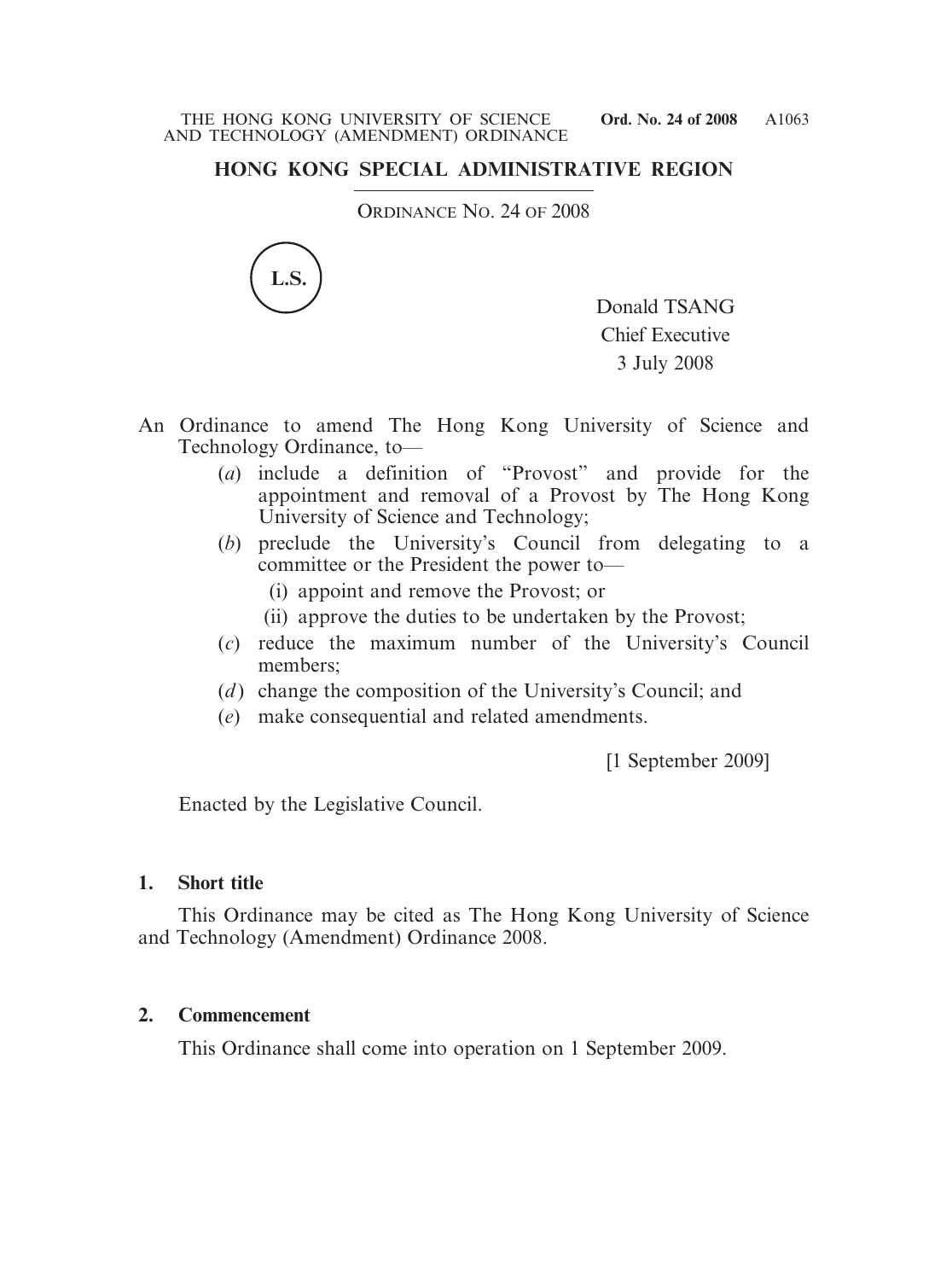### **3. Interpretation**

Section 2 of The Hong Kong University of Science and Technology Ordinance (Cap. 1141) is amended by repealing the definition of "President" and "Vice-Presidents" and substituting—

""President" (校長), "Provost" (首席副校長) and "Vice-Presidents" (副校長) respectively mean the President, Provost and Vice-Presidents of the University;".

### **4. Membership of the Council**

- (1) Section 9(1) is amended—
	- (*a*) by adding—
		- "(*aa*) the Provost;";
	- (*b*) by repealing paragraph (*b*) and substituting—
		- "(*b*) 1 Vice-President who shall be appointed by the Council by rotation among the Vice-Presidents;";
	- (*c*) by repealing paragraph (*c*) and substituting—
		- "(*c*) 2 members who shall be appointed by the Council by rotation among the Deans of Faculties and Schools and the Dean of Undergraduate Education;";
	- (*d* ) by repealing paragraph (*e*);
	- (*e*) by repealing paragraph  $(f)$  and substituting—
		- " $(f)$  not more than 2 academic members of the Senate who shall be nominated by the Senate and appointed by the Council;";
	- $(f)$  by repealing paragraph  $(g)$  and substituting—
		- "(*g*) not more than 17 members, who shall not be employees or students of the University, of whom—
			- (i) not less than 10 shall have experience in commerce or industry in Hong Kong and not more than 5 shall be from other tertiary institutions in or outside Hong Kong;
			- (ii) not more than 9 shall be appointed by the Chancellor; and
			- (iii) not more than 8 shall be appointed by the Chancellor on the recommendation of the Council;
			- (*h*) 1 member who shall be elected by and from full-time employees of the University and appointed by the Council; and
			- (*i*) 1 member who shall be elected by and from full-time students of the University and appointed by the Council.".